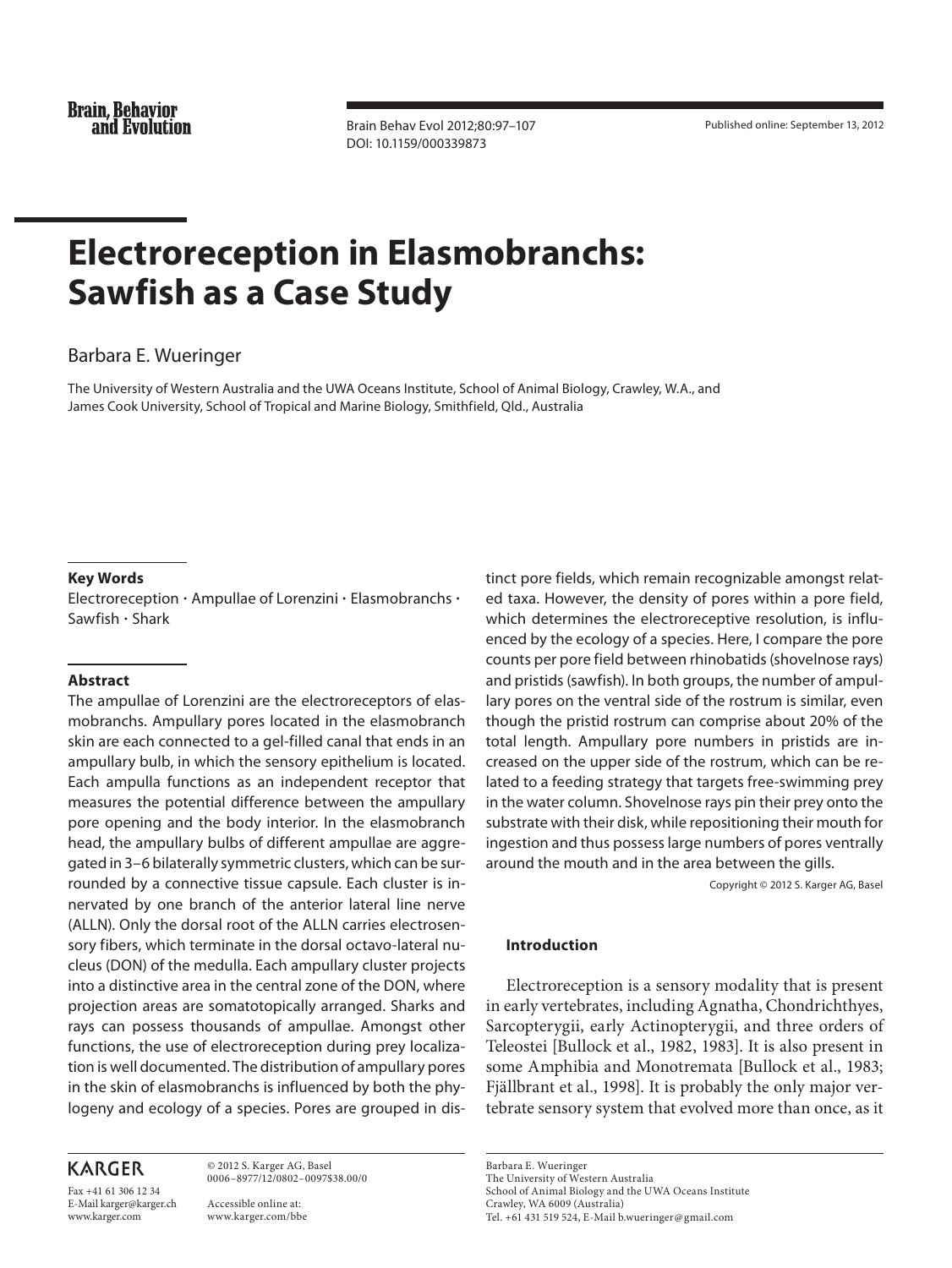evolved in early fishes and was subsequently lost in early actinopterygians and re-evolved twice in teleosts [Bullock et al., 1982, 1983; Bodznick and Boord, 1986; Collin and Whitehead, 2004]. Electroreceptive structures can be divided into tuberous and ampullary systems. Tuberous structures exist only in two teleost taxa, the Mormyriformes and the Gymnotiformes. Both teleosts and nonteleosts possess ampullary systems of different morphologies. Teleost ampullary organs are morphologically more diverse than those of non-teleosts [Szabo, 1974]. All ampullary structures possess a jelly-filled canal that connects the sensory structure with a somatic pore.

 The ampullae of Lorenzini are the electroreceptors of the Chondrichthyes, non-teleosts (Petromyzontiformes, Dipneusti, Crossopterygii, Polypteriformes, Chondrostei), and some amphibians (Urodelea and Apoda). These ampullary structures differ from the general teleost *bauplan* insofar as the receptor cells of the sensory epithelia possess kinocilia [Waltman, 1966; Bullock et al., 1983; Wueringer et al., 2009]. Moreover, the preferred stimulus polarity of ampullae of Lorenzini differs from that of other ampullary organs, and thus all ampullae of Lorenzini are considered homologous [Bennett and Clusin, 1978].

 Historically, the identification of the electroreceptive role of the ampullae of Lorenzini in elasmobranchs required the combination of various biological disciplines. Ampullary pores and canals were first described in the 17th century, and they were thought to be mucus-producing organs [Raschi, 1984]. Sand [1938] reported that ampullae respond to changes in temperature as small as a tenth of a degree, by altering the spontaneous resting discharge in both directions according to temperature changes. Hensel [1955] confirmed this and stressed the anatomical similarity with mammalian thermoreceptors. Murray [1960] revealed the ampullae to be mechanoreceptive, but later doubted this, as they were less sensitive than receptors of the lateral line. Murray [1962] showed that changes in salinity and electric currents cause alterations in the resting discharge of the organ. However, when Dijkgraaf and Kalmijn [1963] described behavioral responses of elasmobranchs to weak electric fields, which were lost after denervation of the ampullae, it became clear that the ampullae of Lorenzini were electroreceptors. Three hundred years after the first description of the ampullae of Lorenzini, Kalmijn [1966] demonstrated for the first time that sharks were capable of detecting the bioelectric fields of prey in the absence of any other sensory cues.

 The present review will focus solely on the ampullae of Lorenzini and electroreception in elasmobranchs, which comprise all sharks, skates, and rays. The proposed function of the ampullae of Lorenzini as magnetoreceptors [Kalmijn, 1978] is beyond the scope of this review.

## *Fine Structure of the Ampullae of Lorenzini*

 Elasmobranchs can possess thousands of ampullae, but each ampulla is an independent organ that can detect external electric fields [Raschi, 1984; Tricas, 2001]. In the skin of the head and pectoral fins of elasmobranchs, the ampullae are visible as minute somatic pores (fig. 1b). Each pore is the opening of a jelly-filled canal that ends in a group of alveolate bulbs embedded in subcutaneous tissue (fig. 1a) [Boord and Campbell, 1977].

 The canal wall generally consists of two layers of squamous epithelial cells separated from multiple layers of collagen fibers by a basement membrane [Waltman, 1966; Zakon, 1986; Wueringer et al., 2009]. These cells are connected with each other through tight junctions and desmosomes, creating a smooth surface within the canal wall [Szabo, 1974; Waltman, 1966]. The tight junctions in the luminal region between superficial cells of the canal wall insulate the canal [Waltman, 1966]; therefore, each ampulla of Lorenzini is a well-insulated core conductor [Bodznick and Boord, 1986; Brown et al., 2002].

 The sensory epithelium of the ampullae of Lorenzini is restricted to the inside of the alveolate bulbs [Murray, 1974]. The epithelium is single layered and contains receptor and supportive cells [Waltman, 1966; Murray, 1974; Wueringer et al., 2009]. In marine elasmobranchs, an ampulla can contain several hundred sensory cells [Szabo, 1974]. The oval or pear-shaped sensory cells are encircled by several supportive cells [Murray, 1974; Szabo, 1974; Wueringer et al., 2009]. Apically, desmosomes and tight junctions connect receptor cells with supportive cells and supportive cells with each other. In marine elasmobranchs, only 1% of the apical surface of receptor cells is exposed to the lumen [Szabo, 1974] and a single kinocilium extends from this surface [Waltman, 1966; Murray, 1974; Wueringer et al., 2009]. The kinocilium is surrounded by numerous microvilli extending from the apical surface of the supportive cells [Waltman, 1966]. Waltman [1966] assumes the kinocilium to be of no importance to electroreception. The cilium shows the unusual pattern of  $8 + 1$  fibers in the body and  $9 + 0$  in the base and does not have an apparent basal body [Boord and Campbell, 1977; Wueringer et al., 2009]. The basal surface of sensory cells possesses multiple ribbon-shaped presynaptic bars, along which synaptic vesicles are aligned [Murray, 1974; Boord and Campbell, 1977; Wueringer et al., 2009]. This structural formation has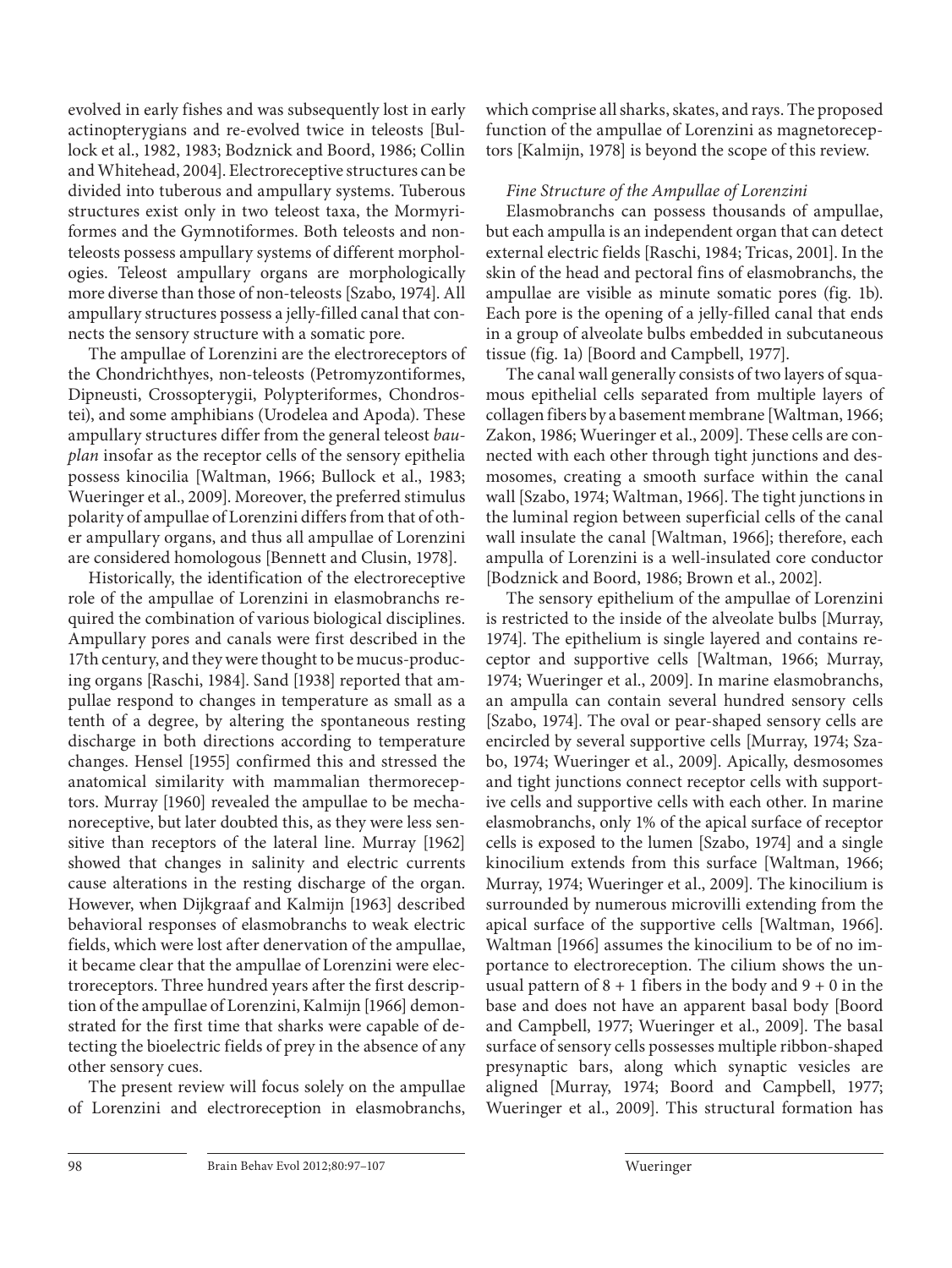

**Fig. 1.** Electroreceptive structures of elasmobranchs. **a** A single ampulla of the narrow sawfish *Anoxypristis cuspidata* that has been removed. During preparation, the canal became bent. The different regions of the electroreceptor are visible, namely the ampulla, which consists of alveoli and the canal. The nerve extends from the ampulla. **b** Ampullary pores on the surface of the head of a spear tooth shark, *Glyphis glyphis.* Note that smaller lateral line pores intermix with ampullary pores.

been termed ribbon and gutter [Murray, 1974], or tongue and groove [Waltman, 1966; Wueringer et al., 2009]. The synapse connects with afferent nerve fibers that lose their myelinated sheath as they enter the ampulla and spread out over each alveolus [Waltman, 1966]. There are no efferent fibers leading to the receptor cells.

 The supportive cells of the sensory epithelium secrete a gel into the ampullae of Lorenzini [Szabo, 1974]. It is a species-specific muco-polysaccharide gel [Murray, 1974] that is rich in ions and possesses electrical properties approximating those of seawater with one exception: the values of voltage noise are reduced [Brown et al., 2002]. The gel may aid in maintaining the geometry of the canals and prevents infections of otherwise vulnerable and open structures [Brown et al., 2002].

 The canals of the ampullae of Lorenzini can reach up to half the disk width in some species of rays [Chu and Wen, 1979], which allows the ampullary bulbs of different ampullae to occur in distinct clusters [Murray, 1974]. A cluster consists either of a loose aggregation of ampullae or an aggregation of ampullae within a connective tissue capsule [Aadland, 1992; Wueringer and Tibbetts, 2008; Wueringer et al., 2011]. Aggregations of ampullae and capsules ensure that different ampullae share a common internal reference potential [Kalmijn, 1974]. Each cluster is innervated by only one branch of the anterior lateral line nerve (ALLN).

 Ampullary clusters were first described by Ewart and Mitchell [1891] and Norris [1929], who named them after the origins of their innervation and established a terminology that has been used ever since. Carcharhiniform and lamnid sharks possess three clusters on each body side, which are bilaterally symmetric, while rajids skates possess four [Ewart and Mitchell, 1891; Norris, 1929; Aadland, 1992], and rhinobatids and pristids possess five [Norris, 1929; Wueringer and Tibbetts, 2008; Wueringer et al., 2011]. Interestingly, the largest cluster present in batoids, namely the hyoid cluster [Raschi, 1978; Wueringer and Tibbetts, 2008; Wueringer et al., 2011], is missing in carcharhiniform and lamniform sharks [Raschi, 1984]. Moreover, ampullae of a particular area of innervation are found loosely aggregated in sharks and clustered together within the same connective tissue capsule in skates [Raschi, 1984].

 Somatic pores visible on the skin of elasmobranchs may be divided into several pore fields that are useful for comparisons between different taxa. One pore field may contain ampullary pores from more than one cluster [Raschi, 1978; Wueringer et al., 2011]. Ampullae from one cluster can project to more than one pore field, like the hyoid cluster, which projects to four to six pore fields in rhinobatids and three pore fields in pristids [Wueringer and Tibbetts, 2008; Wueringer et al., 2011].

 As the number of pores does not seem to increase ontogenetically, pore densities decrease with age and size of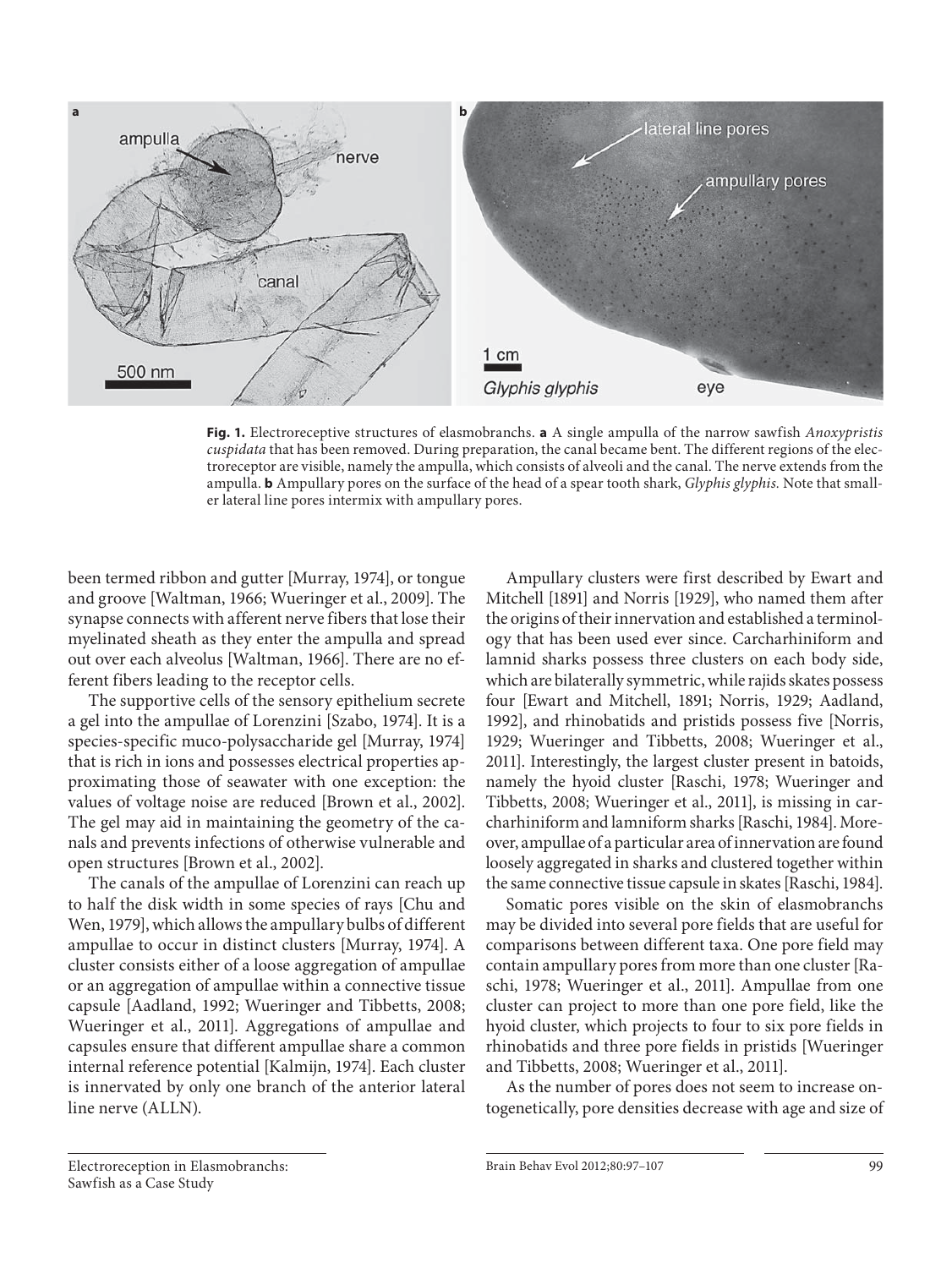the animal [Kajiura, 2000; Wueringer and Tibbetts, 2008; Wueringer et al., 2011]. This ontogenetic decrease of resolution might be compensated by increasing sensitivity, as growing ampullae increase both the length of their canals and the number of receptor cells [Raschi, 1986; Kajiura, 2000].

# *Conduction of an Electric Stimulus*

 The physiological response properties of the ampullae of Lorenzini are linked to the passive electrical properties and the structure of the organ [Kalmijn, 1974]. The connections between cells of the canal wall and the alveolar receptor epithelium provide a very high electrical resistance between the inside and the outside of the ampullary structures [Waltman, 1966; Murray, 1974], and so the ampullae are well-insulated core conductors [Bodznick and Boord, 1986; Brown et al., 2002]. The average capacity of the canal is 0.4  $\mu$ F cm<sup>-2</sup>, while the resistance of the canal wall is 6 M $\Omega$  cm<sup>2</sup>, and the resistance of the gel is around 25–31 M $\Omega$  cm<sup>2</sup> [Waltman, 1966; Murray, 1974]. These values result in negligibly small attenuation values for dc voltages along the canals [Murray, 1974]. When exposed to a low frequency, weak electric field, the receptors inside the ampullae measure the potential difference between the water at the skin pore, which equals the ampullary interior, and the body interior at the receptor epithelium [Bodznick and Boord, 1986].

 Receptors isolated from the ampullary receptor epithelium exhibit regular ongoing resting discharge rates that are modified by external electric fields [Murray, 1962; Waltman, 1966; Bodznick and Boord, 1986]. In live animals, resting discharge rates are also modulated by electric fields caused by ventilation [Bodznick and Boord, 1986]. A decrease or increase of the spontaneous resting discharge depends on the polarity of the field; ampullae of Lorenzini are excited by a cathodal pole presented to the opening of the pore and inhibited by an anodal pole [Murray, 1962; Szamier and Bennett, 1980; Bodznick et al., 1992].

 An excitatory stimulus causes the following sequence of activity in the receptor cells, while supporting cells remain passive (after Bennett and Obara [1986] and Clusin and Bennett [1979a]): depolarization of the apical membranes by an excitatory stimulus causes an apical  $Ca^{2+}$ influx into receptor cells. The  $Ca^{2+}$  influx then leads to the depolarization of the basal faces of the cells, which, in turn, causes opening of basal  $Ca^{2+}$  channels and  $Ca^{2+}$  influx. This initiates transmitter release into the synapse, and also activates  $Ca^{2+}$ -activated K<sup>+</sup> channels on the basal surface, causing  $K^+$  efflux from the receptor cell, which

leads to repolarization of both the apical and basal surfaces. The repolarization deactivates the  $Ca^{2+}$  flow on both surfaces, which then deactivates the  $K^+$  flux in the basal face. This results in repolarization and thus restoration of excitability. In the presence of an ongoing excitatory stimulus, the cell produces an oscillation of responses, with waves of depolarization and repolarization followed by one another. Each oscillation generates an action potential, which in turn generates a postsynaptic potential. The oscillations are essential for electroreceptor function [Clusin and Bennett, 1979a].

 The ampullae are tonic receptors that adapt to dc fields within seconds [Kalmijn, 1974, 1978; Aadland, 1992]. The adaptation to dc fields has two consequences: first, the animal has to move with respect to the dc field in order to detect it, and second, it enables elasmobranchs to detect weak, modulated voltage gradients in the presence of their own bioelectric field [Kalmijn, 1974, 1978; Bodznick and Montgomery, 2005]. However, the ampullae of Lorenzini are low-frequency electroreceptors that detect electric fields of frequencies near dc to at least 15 Hz [Bodznick and Boord, 1986]. Ampullae with the longest canals are most sensitive to electric fields [Kalmijn, 1974]. Moreover, each ampulla is directional, responding best to fields oriented parallel to the canal [Murray, 1962; Bodznick and Boord, 1986; Camperi et al., 2007].

# *Neurological Aspects of Electroreception*

 In elasmobranchs, both the ampullae of Lorenzini and the cephalic lateral line system are innervated by the anterior lateral line nerve (ALLN) [Bodznick and Boord, 1986]. This nerve is considered a branch of the branchiomeric cranial nerve VII [Boord and Campbell, 1977]. The ALLN forms three rami, which are named ophthalmic, buccal, and hyomandibular [Norris, 1929]. The buccal ramus can further branch into the inner and outer buccal branch, the ophthalmic ramus can branch into the superficial ophthalmic and the profound ophthalmic branches, while the hyomandibular ramus can further branch into the hyoidean and mandibular branches [Raschi, 1986]. Upon entering the cranium, each ramus further subdivides into a dorsal and ventral root, all of which terminate in the medulla. The dorsal root carries only electrosensory fibers and terminates in the dorsal octavo-lateral nucleus (DON), while the ventral root contains only mechanosensory fibers and terminates in the medial octavo-lateral nucleus [Boord and Campbell, 1977; Bodznick and Boord, 1986]. Presence of the DON is regarded as an indicator of electroreceptive capacity among non-teleosts [Boord and Campbell, 1977; Bullock et al., 1982]. As the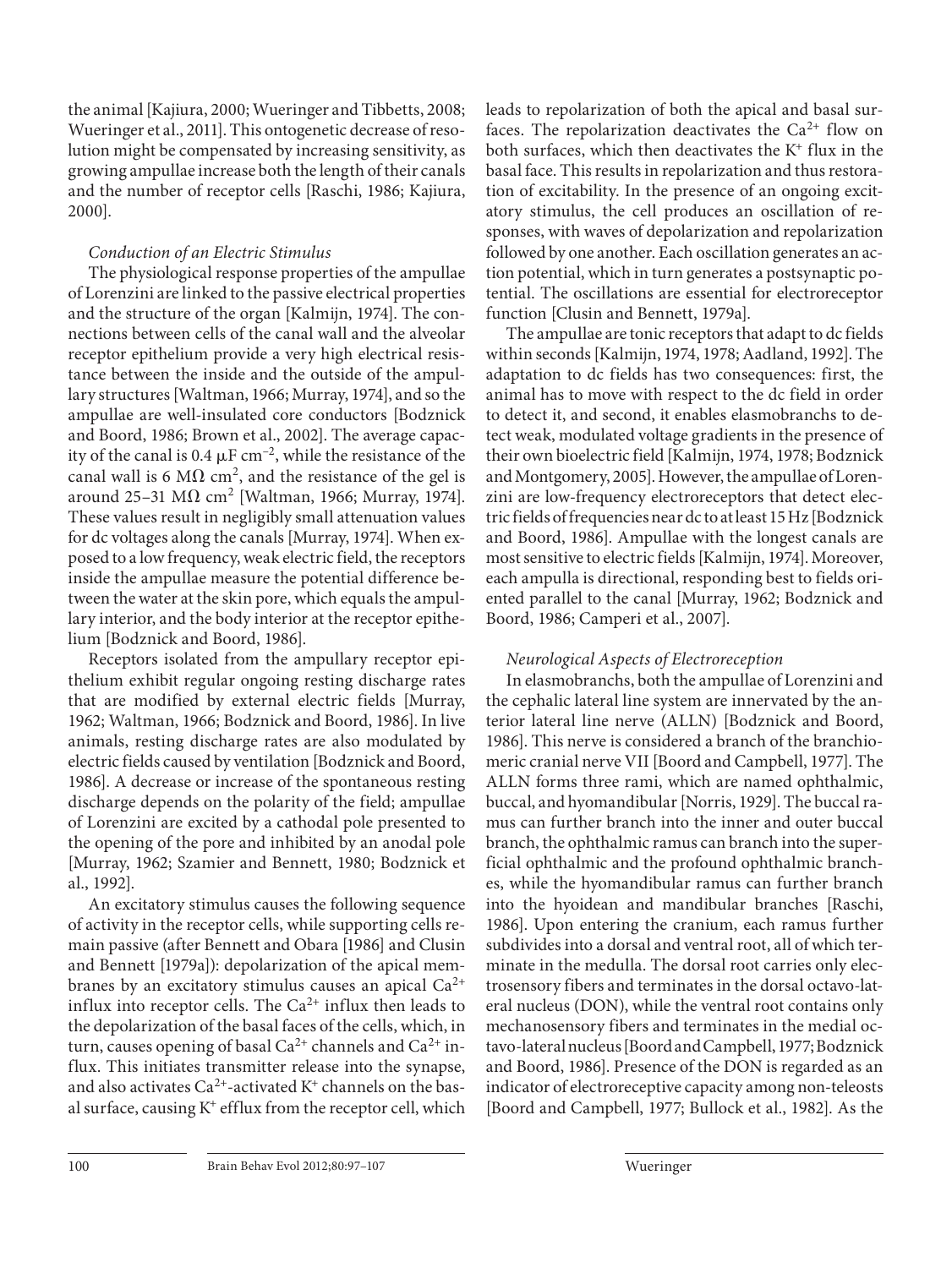histological organization of the DON is similar to that of the cerebellum and processes sensory information, it is considered a cerebellum-like structure [Bell, 2000].

 The elasmobranch DON consists of a central zone, a peripheral zone and an overlaying molecular layer. The DON of *Raja* receives afferents from five sources [Bodznick and Boord, 1986]: Primary electroreceptive fibers project into the central zone, where they synapse with the smooth dendrites of large multipolar cells. Importantly, each ramus of the ALLN, and thus each ampullary cluster, projects into a distinct division of the central zone. These divisions are separated by compacted cell plates and the size of each division is proportional to the number of electroreceptors pointing to it. Moreover, the arrangement of projection terminals of the rami and individual afferents are somatotopically arranged. The large multipolar cells also receive inputs from other sources of the DON and are thus key in electrosensory processing in the medulla [Bodznick and Boord, 1986].

 The central and peripheral zones of the DON receive projections from commissural axons, which terminate within a narrow layer of the peripheral zone. Afferents from the dorsal granular ridge project to the molecular layer of the DON. These afferents carry proprioceptive and electroreceptive information and are topographically arranged. They also carry motor corollary discharge signals. Additional afferent fibers project from the nucleus B and the paralemniscal nucleus of the medulla to the DON.

 Projections from the DON are far-reaching [Bodznick and Boord, 1986]: axons from central and peripheral zones of the DON enter the contralateral dorsal nucleus. Axons of the large multipolar cells form the lateral line lemniscus, which ascends via the ventrolateral wall of the brain stem to the mesencephalon and terminates in the lateral mesencephalic nucleus and the central zone of the optic tectum. Some fibers project into the lateral portion of the nucleus of the lateral line lemniscus, while others ascend to the midbrain in the ipsilateral lateral line lemniscus or to the nucleus B of the cerebellar peduncle.

 The electroreceptive system evolved in various taxa independently and without efferent innervation [Bennett and Clusin, 1978; Bodznick, 1989; Coombs and Montgomery, 2005]. The reason for this phenomenon is that the subtraction of common mode received signals is sufficient for noise reduction [Bodznick and Boord, 1986; Bodznick et al., 1992; Montgomery and Bodznick, 1999; Montgomery et al., this issue]. This is achieved in the DON, where predicted signals such as cyclic respiratory changes are subtracted from sensory input [Bell, 2000].

# *Biologically Important Stimuli and Their Origins*

 Electric potentials are generated at boundaries between chemically or physically different materials. These might even reach intensities larger than electric fields from animate sources [Wilkens and Hoffmann, 2005]. Wilkens and Hoffmann [2005] illustrate two examples: (1) when a metal is put into saltwater, it will attract or lose electrons depending on its electrochemical force compared to that of the water. Equilibrium is reached soon after and results in a steady DC potential without further current flow. (2) Between two liquids, on the other hand, where all charges are moving freely, a dynamic equilibrium is reached and a steady current will flow. A rich electrical landscape is thereby formed [Wilkens and Hoffmann, 2005]: a water body is surrounded by a boundary made of different materials, creating regional or global fields that are quite stable and could be used for orientation. Seasonal and daily variations are affected by water stratifications, salinity, and temperature changes. One possible advantage of electroreception is that the electrical landscape combines stimuli from both salinity changes and temperature changes. Moreover, the movement of charged particles in a magnetic field induces an electric field with magnetic flux lines perpendicular to the electric flux lines. In the earth's magnetic field, the movement of an animal in saltwater as well as the movement of saltwater itself creates an electric field [Kalmijn, 1974].

 In the aquatic environment, the presence of a localized dipole electric field equates to the presence of an organism [Bodznick et al., 2003]. The bioelectric fields that surround living organisms originate from three sources: the direct contact between membranes and the external medium creates DC potential differences, contractions of body cavities create low-frequency AC currents with frequencies of less than 10 Hz, while muscle action potentials cause ac currents with frequencies higher than 20 Hz [Kalmijn, 1972, 1974; Haine et al., 2001; Kimber et al., 2011].

 The question arises if organisms can camouflage themselves electrically from electroreceptive predators. It appears that bioelectric fields are a necessity of life. However, Kalmijn [1972] found that crustaceans have lowfrequency potential fluctuations that follow the rhythm of respiration. In various crustacean taxa, a phenomenon called 'pausing' is known, which means that both ventilation and the heartbeat of these animals can be interrupted [Gribble and Broom, 1996]. Pausing can occur in regular intervals in inactive animals, but it can also be controlled by exogenous stimuli [Gribble and Broom, 1996]. One possible exogenous stimulus is the experimenter entering the room, where the crab's aquarium is located

 Electroreception in Elasmobranchs: Sawfish as a Case Study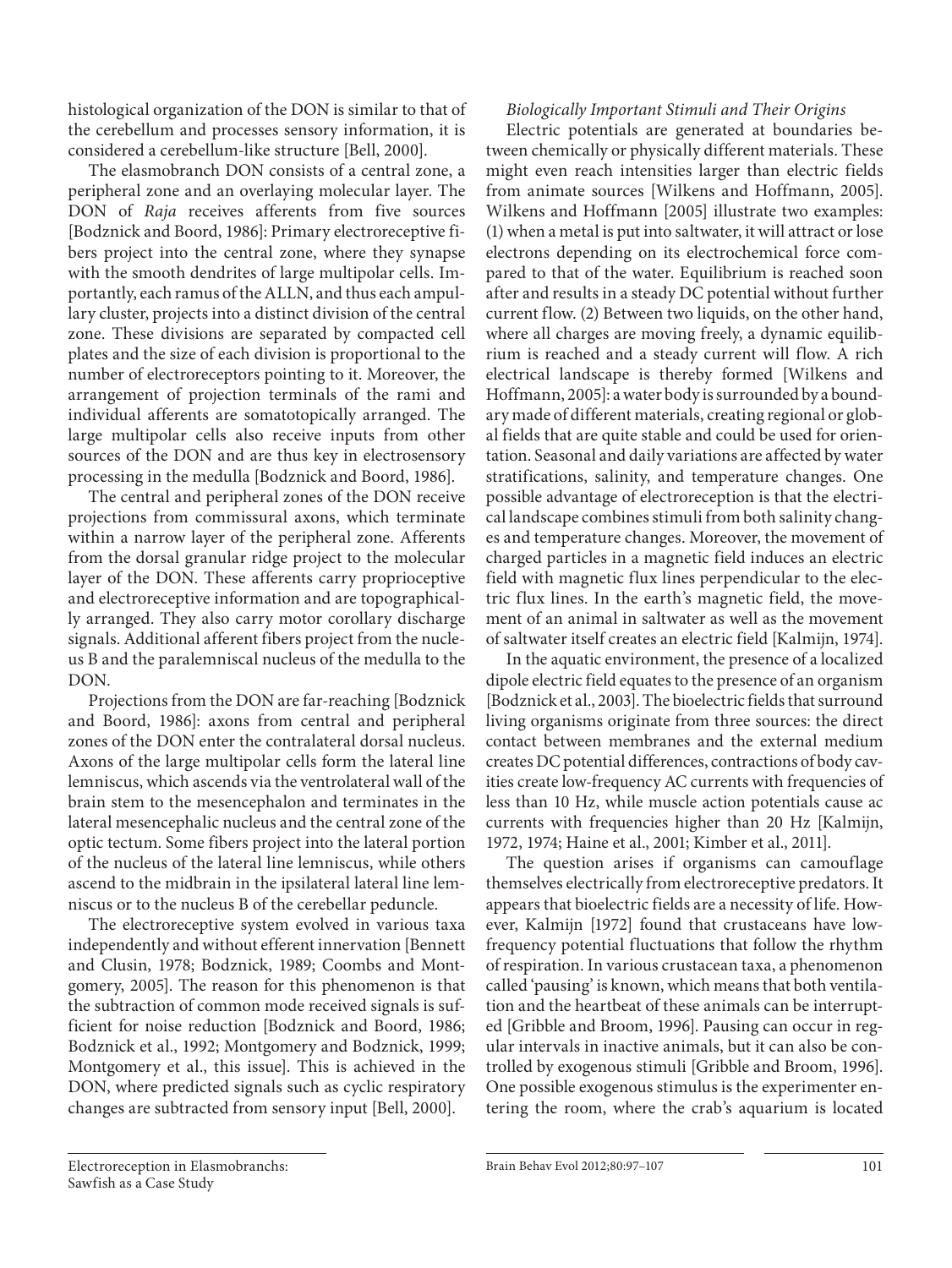[Gribble, pers. commun.]. However, whether a crab 'pauses' in the presence of a predator, and if/how this influences its electric detectability, remains to be tested.

 Interestingly, the bioelectric fields of sharks and rays are up to one order of magnitude weaker than those of their teleost prey [Kalmijn, 1974], which may be due to the low resistance of their skin [Murray, 1974].

# *Behavioral Responses of Elasmobranchs to Electroreceptive Stimuli*

 The electric field detection thresholds of marine and freshwater fishes have been recently summarized [Peters et al., 2007]; those of freshwater elasmobranchs are in the range of 0.1 mV  $cm^{-1}$ , whereas their marine relatives can detect fields in the range of 5 nV  $cm^{-1}$ . Generally, the high sensitivity of the ampullae of Lorenzini is related to the spontaneous resting potential being very close to the threshold that activates an action potential [Bennett and Clusin, 1978]. Moreover, central processing of input from all ampullae can decrease behavioral thresholds, as it enables differentiation of spontaneous activity from externally imposed electric fields [Clusin and Bennett, 1979b]. However, individual ampullae are less sensitive and respond to voltage gradients of  $1 \mu V/cm$  [Murray, 1974], which may be caused by experimental trauma [Bennett and Obara, 1986].

 Since the first description of the reactions by elasmobranchs towards localized weak electric fields [Kalmijn, 1966, 1971], various uses of electroreception have been identified: object localization and discrimination [Johnson et al., 1984], prey detection and localization [Kalmijn, 1974, 1978, 1982; Haine et al., 2001; Kajiura and Holland, 2002], navigation [Kalmijn, 1982; Paulin, 1995], electrocommunication, including mate detection [Bullock and Szabo, 1986; Tricas et al., 1995], and predator avoidance [Sisneros et al., 1998].

 Two approach algorithms for elasmobranchs towards their prey have been proposed, which were based on near-field acoustical pathways, as the acoustical nearfield can be calculated with the same equation as the dipolar electric field [Kalmijn, 1997; Kalmijn et al., 2002]. After detection of the localized electric field of prey, the shark will arrive at the source of the electric field by correcting its course constantly to maintain the initial angle between its body axis and the equipotential surfaces of the electric field. On the other hand, a shark may arrive at the center of an electric dipole field through constant analysis of the field configuration, which allows it to turn and approach the field center. Both approach pathways have been confirmed behaviorally in sharks [Kajiura and

Holland, 2002; Kajiura, 2003] and rays [Wueringer et al., 2011].

 The study of the use of electroreception in feeding has received the most attention. From a distance of around 40 cm between predator and prey, electroreception guides the predatory strike [reviewed in Peters et al., 2007]. Detailed ethograms of predatory strikes and subsequent prey manipulation behaviors exist for sphyrnid and carcharhinid sharks and rhinobatid and pristid rays [Kajiura and Holland, 2002; Kajiura, 2003; Wueringer et al., 2012]. Sharks and rays display innate feeding responses towards prey-simulating weak electric fields [Tricas, 1982; Kajiura, 2003; Wueringer et al., 2012]. One behavioral study indicates that the small spotted catshark *Scyliorhinus canicula* is unable to distinguish the biological electric fields of crustaceans from artificial dipole fields of the same strength [Kimber et al., 2011].

#### **Materials and Methods**

 The main body of this work compiles information on electroreception in sharks and rays. Following is a case study, with new results highlighting the interplay of ecological and phylogenetic influences on the distribution of the ampullae of Lorenzini over the skin surface. For this, previously separately published ampullary pore field data of two species of shovelnose rays *(Aptychotrema rostrata* and *Glaucostegus typus)* [Wueringer and Tibbetts, 2008] and three species of sawfish *(Pristis microdon, P. clavata, and Anoxypristis cuspidata)* [Wueringer et al. 2011] are compared. Pristids and rhinobatids are compared, as these two taxa share a common shovelnose ray-like ancestor [Schaeffer, 1963; Cappetta, 1974; Wueringer et al., 2009; Aschliman et al., 2012]. As the ampullae of Lorenzini are distinctively abundant on the rostra of rhinobatids and pristids, this analysis may provide clues on the evolution of the elongated rostrum. Compared to rajids, the rostrum of rhinobatids is elongated, but the rostrum of pristids is the longest of any batoid. The rostral cartilage can comprise up to 22% of the total length in adult small tooth sawfish, *Pristis perotteti* [Thorson, 1982].

 Wueringer et al. [2011] and Wueringer and Tibbetts [2008] differentiated electroreceptive pore fields of sawfishes and shovelnose rays according to the grouping of ampullary pores (pore fields) and innervation of their ampullary clusters. The distribution of ampullary pore fields determines the overall receptive field of a species, while the number of ampullary pores within a pore field determines its spatial resolution [Wueringer and Tibbetts, 2008]. For the present comparison, pores of all pore fields that are innervated by the same branch of the ALLN are summated, and the following pore areas are distinguished: hyoid ventral, mandibular ventral, buccal and ophthalmic ventral, hyoid dorsal, and ophthalmic dorsal. The mean pore numbers might differ from those previously published [Wueringer and Tibbetts, 2008; Wueringer et al., 2011], as only samples in which all commonly innervated pore fields were counted were used. Moreover, ventrally, the buccal and ophthalmic innervation areas were placed into one category, as data from Wueringer and Tibbetts [2008] prevented exact separation of the two nerves.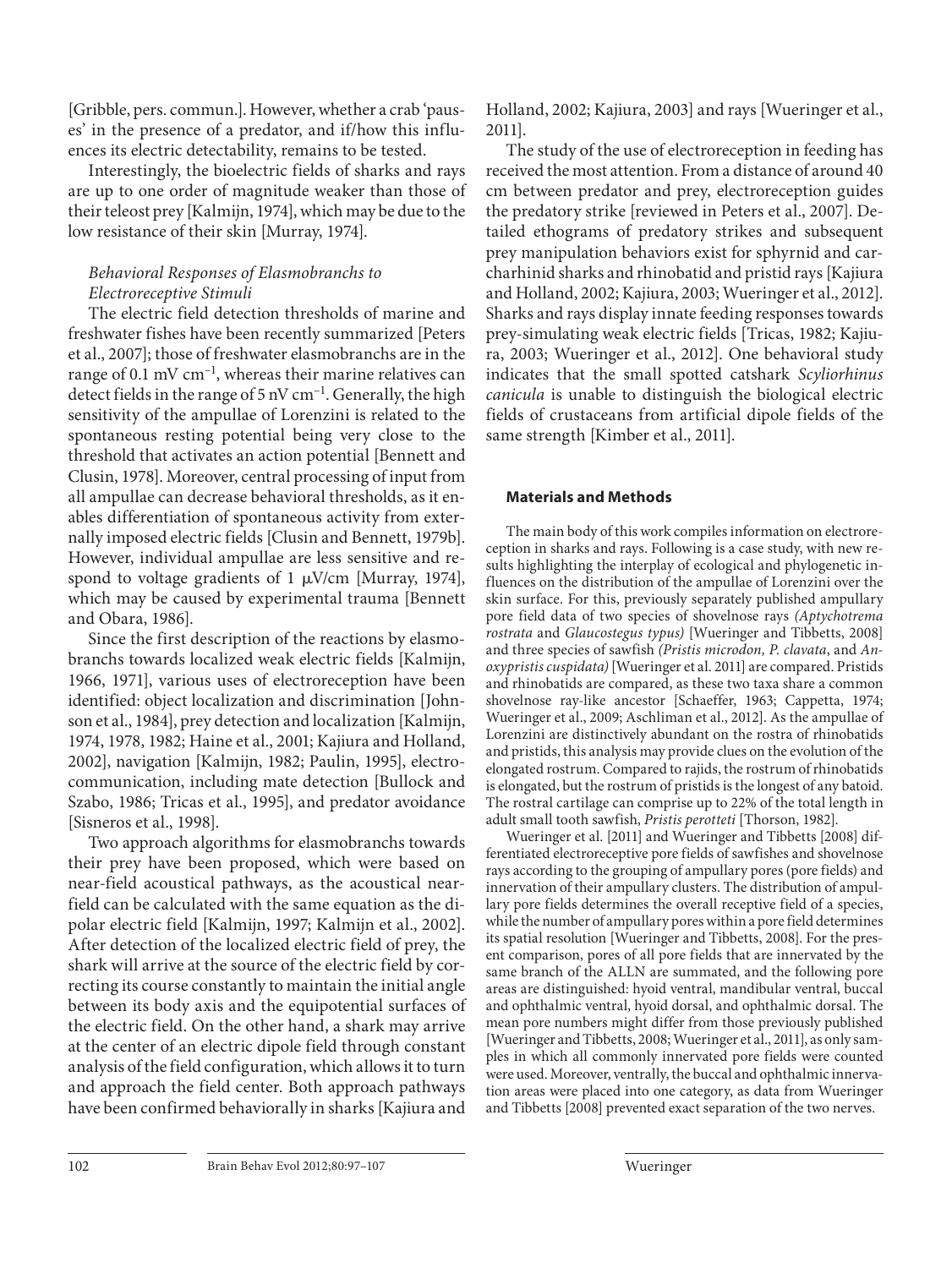

**Fig. 2. a** Mean number of ampullary pores per pore field for five species of batoids belonging to the rhinobatid shovelnose rays *(Rhinobatus typus, Aptychotrema rostrata)* and pristid sawfish *(Anoxypristis cuspidata, Pristis microdon, P. clavata)* . Major differences exist between the two families in the ophthalmic dorsal region, where sawfish possess significantly more pores than shovelnose rays. **b** Distribution of pore fields in pristids and rhinobatids, grouped by their innervation.

 To test for interspecific differences in pore numbers in corresponding pore fields, a one-way ANOVA was conducted. If a Levene's test for equality of variances found that population variances were unequal, the Browne-Forsynthe statistic is reported instead of the ANOVA. If pore counts differed significantly between species, a Dunnett C post-hoc test determined which pore counts were different.

#### **Results**

 Both sawfishes and shovelnose rays possess a well-developed electroreceptive sensory system [Wueringer and Tibbetts, 2008; Wueringer et al., 2011]. However, major differences between the five study species are apparent (fig. 2; table 1). Freshwater sawfishes (Pristis microdon) possess almost double the number of pores in any pore field compared to the two marine species of sawfish examined.

 Both species of shovelnose ray possess more pores than any species of sawfish ( $fig. 2$ ; table 1) in the ventral hyoid region (1), which is located between the mouth and the gills. The mean pore numbers of the mandibular region (2) and the ventral buccal and ophthalmic group (3)

are comparable between shovelnose rays and sawfish, with the exception of *P. microdon.* The ventral buccal and ophthalmic group comprises pores located ventrally anterior to the mouth and extending to the tip of the rostrum. As a result, the electroreceptors of sawfish are spaced further apart on the ventral side of the long rostrum, and their spatial resolution in this region is decreased compared to that of shovelnose rays.

 The numbers of pores of the dorsal hyoid group (4) are significantly different from each other in almost all five species. Differences between the two families in mean pore numbers of the dorsal ophthalmic group (5) are the most interesting: both species of shovelnose ray possess ten times less pores than two species of marine sawfish, *Anoxypristis cuspidata* and *P. clavata* , while freshwater sawfish possess double pores than the marine sawfish.

#### **Discussion**

 Most morphological studies of the electroreceptors of elasmobranchs examine shifts in total ampullary pore numbers (and thus ampullae) between the dorsal and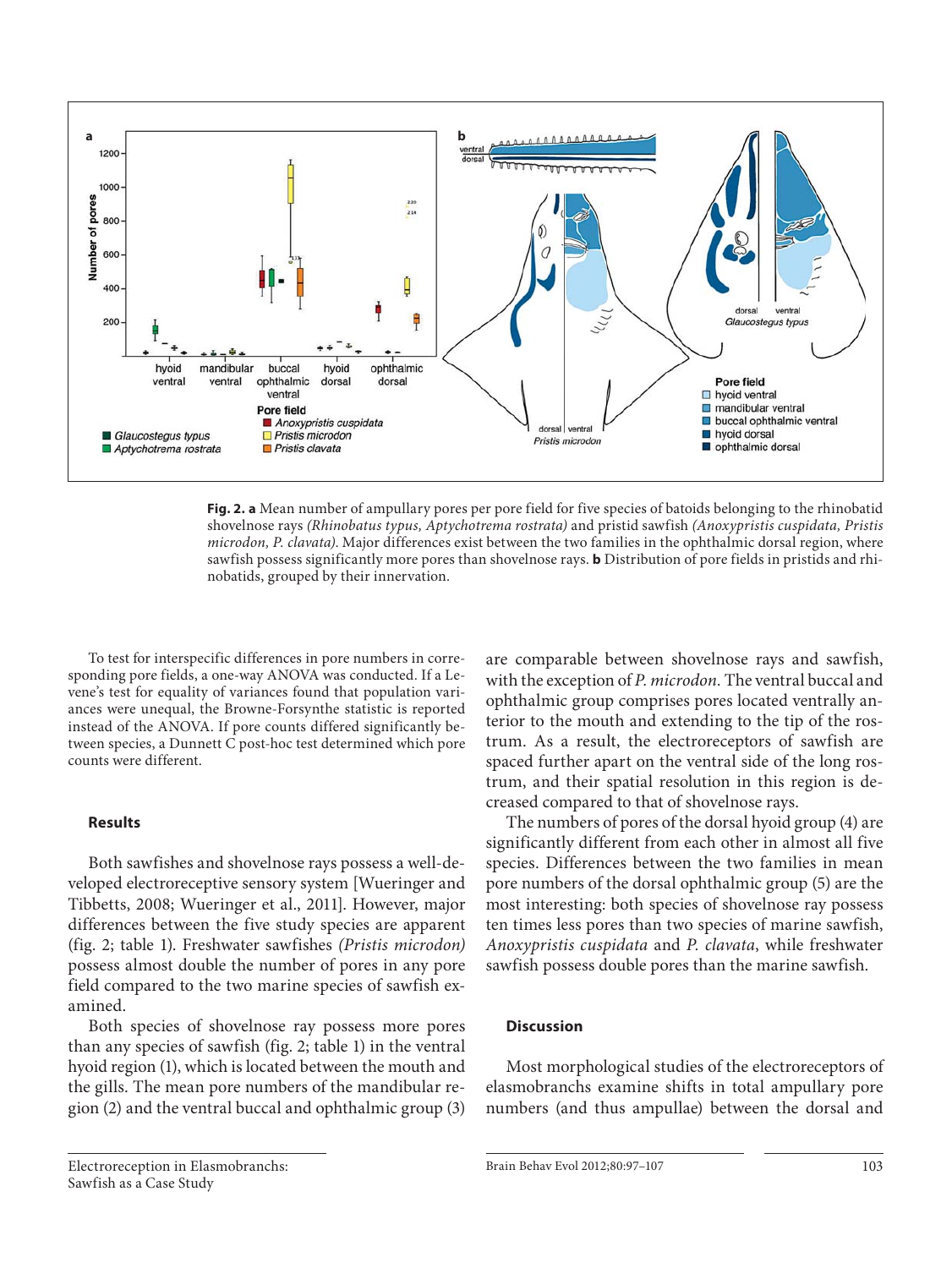Pore field *Glaucostegus typus Aptychotrema rostrata Anoxypristis cuspidata Pristis microdon Pristis clavata* Stat. significance (1) **151.9** $\pm$ **42.5 77.0** $\pm$ **1.0** 22.2 $\pm$ 5.8 **49.6** $\pm$ **8.4** 22.4 $\pm$ 4.5 **p**<sub>1</sub> = 0.000 (2) 15.8 ± 9.8 13.3 ± 2.1 13.1 ± 4.7 27.2 ± 10.7 15.0 ± 4.8  $p_1 = 0.000$ (3)  $451.3 \pm 113.8$   $445.0 \pm 12.7$   $460.8 \pm 72.9$   $977.3 \pm 209.4$   $436.3 \pm 108.7$   $p_2 = 0.000$ (4)  $50.9 \pm 8.5$  **88.0** $\pm 3.6$   $48.2 \pm 7.1$  **59.7** $\pm 7.8$  **29.0** $\pm 4.2$  **p**<sub>2</sub> = 0.000 (5)  $24.8 \pm 5.1$   $24.7 \pm 2.1$   $276.8 \pm 41.3$   $474.0 \pm 182.4$   $218.4 \pm 35.7$   $p_1 = 0.001$ **Dorsal 75.8** $\pm$ 11.5 114.0 $\pm$ 0.7 326.9 $\pm$ 44.0 528.8 $\pm$ 189.4 247.3 $\pm$ 37.5 p<sub>1</sub> = 0.000 Ventral  $433.4 \pm 239.3$   $536.5 \pm 10.6$   $495.6 \pm 70.9$   $1,054.0 \pm 214.4$   $474.0 \pm 114.6$   $p_1 = 0.000$ Total 713.7 ± 152.0 647.5 ± 9.2 797.7 ± 54.5 1,580.4 ± 104.0 721.3 ± 142.8  $\overline{)}$ 

**Table 1.** Mean number of pores per pore field (per body half), presented as mean  $\pm$  SD

Pore counts for dorsal, ventral, and total are presented per body half. If pore counts differed significantly between species, a Dunnett C post-hoc test determined which pore counts were different (indicated in bold, italic). Values differ from those reported by Wueringer and Tibbetts [2008] and Wueringer et al. [2011], as pore fields were added up according to their common innervation, which could only be done for a specimen if values existed for all pore fields needed. Pore fields: (1) hyoid ventral, (2) mandibular ventral, (3) buccal and ophthalmic ventral, (4) hyoid dorsal, (5) ophthalmic dorsal.

 $p_1$  refers to the Browne-Forsynthe test of equality of means, while  $p_2$  refers to the results of a one-way ANOVA.

ventral surfaces, which can then be related to physical parameters of different marine zones [Raschi, 1978; Kajiura, 2000; Kajiura et al., 2010; Kempster et al., 2012]. Total ampullary pore numbers were recently reviewed for all species of sharks and rays assessed to date [Kajiura et al., 2010; Kempster et al., 2012] and will not be further discussed here. Instead, a more detailed examination of pore numbers grouped by innervation will be used to demonstrate functional shifts based on predatory behavior.

 The differences in ampullary pore distributions between shovelnose rays and sawfish are related to their predatory tactics: shovelnose rays possess more electroreceptors ventrally around the mouth compared to sawfish. During prey manipulation, the crustacean and teleost prey of shovelnose rays is still alive when it is pinned onto the substrate with the pectoral disc [Wilga and Motta, 1998] and, therefore, mouth repositioning has to be fast and accurate. In sawfish, free-swimming teleost prey has been stunned and wounds may have been inflicted with the rostral teeth during lateral swipes of the rostrum, before the animal repositions its mouth to ingest the prey [Wueringer et al., 2012].

 Ventrally, the number of pores along the rostrum of sawfish is comparable to shovelnose rays, although the sawfish rostrum comprises at least 20–22% of the total length [Thorson, 1982; Taniuchi et al., 1991]. Pores are spaced further apart and the electroreceptive resolution in this region is decreased in sawfish compared to shovelnose rays. However, it is important to note that pore

numbers on the ventral and dorsal side of the sawfish rostrum are quite comparable, thus providing the animals with a good electroreceptive resolution around and along their rostrum.

 Along the dorsal rostrum, pore numbers of marine sawfish are at least ten times higher than in shovelnose rays, while those of freshwater sawfish are 20 times higher. The combination of an increased pore number with the elongation of the rostrum enables sawfish to detect the exact location of prey suspended in the water; a strategy, which is used when aiming and striking at electric dipoles [Wueringer et al., 2012].

## *Ecological Adaptations of Electroreceptors*  Adaptations to Saltwater and Freshwater Environments

 Andres and von Düring [1988] divide the electroreceptive structures of elasmobranchs into three groups, due to their overall size. The ampullae of Lorenzini of marine elasmobranchs are macroscopic and thus referred to as macroampullae. Freshwater rays possess miniampullae that are reduced in overall size and length of the canal, and holocephalans and hexanchid sharks possess microampullae, which only occur in restricted areas of the head. The canals of microampullae vary between 1.5 and 10 mm in length, depending on their location. Freshwater rays possess miniampullae with canals of about 450 µm in length [Andres and von Düring, 1988]. However, various authors use the term microampullae for the electroreceptors of potamotrygonid freshwater rays [Szabo,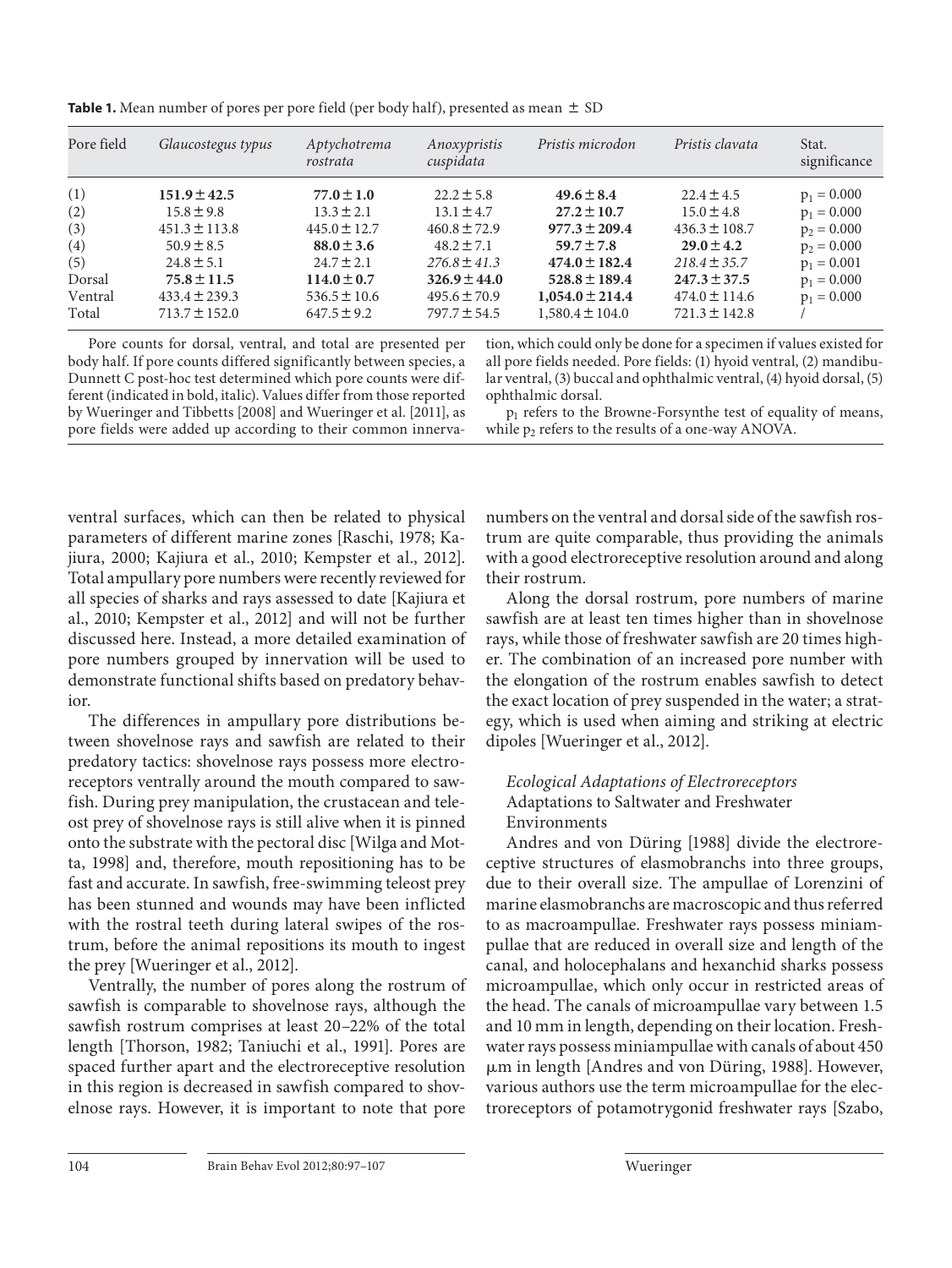1974; Szamier and Bennett, 1980; Raschi et al., 1997; Jørgensen, 2005].

 In marine elasmobranchs, the skin has a low resistance compared to that of teleosts, as isotonicity with the environment is maintained by depositing urea in muscle tissue [Murray, 1974]. However, as elasmobranch muscle tissues are less conductive than the surrounding seawater, electric fields extend throughout the body gradually [Murray, 1974]. Ampullary canals, which are isolated core conductors, are long in order to reach the gradient required for voltage comparison between the surroundings and the inside of the body to be made [Murray, 1974]. In potamotrygonid freshwater rays, on the other hand, the skin resistance is high and externally imposed electric fields are almost excluded from body tissues [Kalmijn, 1974; Murray, 1974]. As a result, ampullae possess short canals and ampullary bulbs are positioned within the dermis, as they measure the potential difference between the surroundings and the inside of the animal right under the skin [Murray, 1974].

 The electrosensory systems of euryhaline elasmobranchs, like the bull shark *Carcharhinus leucas,* the stingray *Dasyatis sabina,* the estuarine whipray *Himantura dalyensis* , and all pristid sawfishes, resemble those of their marine relatives, with long ampullary canals and macroampullae [Whitehead, 2002; McGowan and Kajiura, 2009; Marzullo et al., 2011; Wueringer et al., 2011]. In saltwater, these animals display reaction thresholds, which are as low as those of their marine relatives [Mc-Gowan and Kajiura, 2009; Wueringer et al., 2012]. In freshwater, *Dasyatis sabina* shows a reduced sensitivity and initiates behavioral reactions towards weak dipole electric fields at much shorter distances and larger field strengths [McGowan and Kajiura, 2009]. Comparison of the geometry of dipole electric fields in salt- and freshwater shows that the electric fields of the same strength spread further in freshwater, and decrease more rapidly in saltwater [McGowan and Kajiura, 2009]. Even though the absolute voltage in freshwater is greater, the slope or voltage change is much smaller, which represents the stimulus that elasmobranchs detect [Clusin and Bennett, 1979b; McGowan and Kajiura, 2009].

Adaptations to Feeding in Low-Visibility Habitats

 Interrelation of the visual and electroreceptive system explains eco-morphological variations of the electrosensory system of elasmobranchs. Both sensory modalities are used in foraging behavior and the capture of prey. In batoids, a ventrally positioned mouth and dorsally positioned eyes mean that the visual system alone does not provide the necessary input to guide a batoid to its prey. Raschi [1984, 1986] correlates the pore density in rajids with the mobility of their prey and habitat visibility. Rajid predators, specialized in capturing cryptic prey, possess increased densities of pores ventrally, with the highest densities found around the mouth, compared to species feeding on mobile prey [Raschi, 1984, 1986]. Species adapted to the deeper, aphotic waters of the continental shelf have a high percentage of pores shifted to the dorsal side, where they compensate for a generally lower visual input [Raschi, 1984, 1986]. In sharks, visual fields are larger than those of rays [McComb et al., 2009], but eyes are often protected during the final stages of prey capture. White sharks, *Carcharodon carcharias,* roll their eyes in their orbits during prey capture, but the high number of ampullae of Lorenzini positioned within the visual field seems to facilitate the repositioning of the mouth during this crucial stage [Tricas, 2001]. Amongst galeoid sharks, species inhabiting murky waters possess more alveoli than species inhabiting clear pelagic waters, which presumably use visual input for the capture of prey [Raschi, 1984; Raschi et al., 2001]. Freshwater sawfish possess twice as many pores as any other species of sawfish assessed, which can also be related to habitat visibility. Neonate freshwater sawfish travel upstream into freshwater [Whitty et al., 2009], where visibilities can fall below 25 cm, while all other species of sawfish remain in marine to brackish waters, where visibilities are slightly higher [Wueringer et al., 2011].

## *Future Directions in Electroreceptive Research*

 Humans impact global elasmobranch populations through over-fishing, habitat destruction, pollution, and climate change. But, as the world moves towards renewable energies, manmade electrical pollution may also affect sharks and rays [Gill and Taylor, 2001]. While electrically shielded underwater cables do not generate an electric field, they do produce a magnetic field, which in turn induces an electric field around the cable. The intensities of these electric fields lie well within the detectable range of elasmobranchs [Gill and Kimber, 2005] and their effect on elasmobranchs has yet to be evaluated.

## **Acknowledgements**

 Thanks to Kara E. Yopak for inviting me to participate in the 2011 Karger workshop, and to Shaun P. Collin for guidance and making my participation happen. Work by B.E.W. was partially funded by the Sea World Research and Rescue Foundation Inc., and an ARC Linkage project No. LP0989676.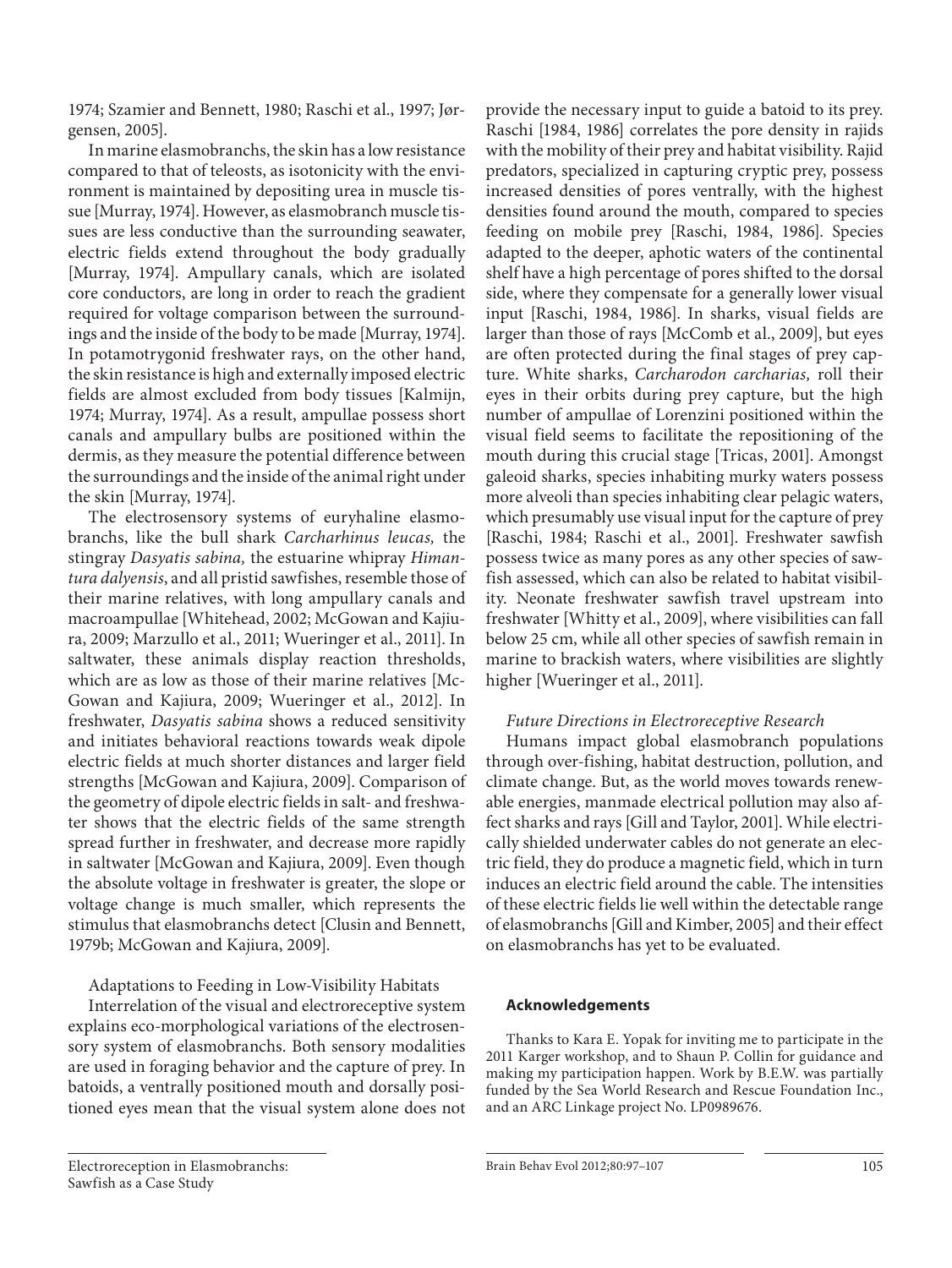#### **References**

- Aadland CR (1992): Anatomical observation and description of the ampullae of Lorenzini in the shortfin mako shark *Isurus oxyrhinchus* ; MSc thesis, Bucknell University, 51 pp.
- Andres KH, von Düring M (1988): Comparative anatomy of vertebrate electroreceptors. Prog Brain Res 74:113–131.
- Aschliman NC, Nishida M, Miya M, Inoue JG, Rosana KM, Naylor GJ (2012): Body plan convergence in the evolution of skates and rays (Chondrichthyes: Batoidea). Mol Phylogenet Evol 63:28–42.
- Bell C (2000): Evolution of cerebellum-like structures. Brain Behav Evol 59:312–326.
- Bennett MVL, Clusin WT (1978): Physiology of the ampullae of Lorenzini, the electroreceptor of elasmobranchs; in Hodgson ES, Mathewson RF (eds): Sensory Biology of Sharks, Skates and Rays. Arlington, Department of the Navy, Office of Naval Research, pp 483–506.
- Bennett MVL, Obara S (1986): Ionic mechanisms and pharmacology of electroreceptors; in Bullock TH, Heiligenberg W (eds): Electroreception. New York, Wiley-Interscience, pp 157–182.
- Bodznick DA (1989): Comparison between electrosensory and mechanosensory lateral line systems; in Coombs S, Görner P, Münz H (eds): The Mechanosensory Lateral Line: Neurobiology and Evolution. New York, Springer, pp 655–680.
- Bodznick DA, Boord RL (1986): Electroreception in Chondrichthyes: central anatomy and physiology; in Bullock TH, Heiligenberg W (eds): Electroreception. New York, John Wiley and Sons Interscience Publications, pp 225–257.
- Bodznick DA, Montgomery JC (2005): The physiology of low-frequency electrosensory systems; in Bullock TH, Hopkins C, Popper AN, Fay RR (eds): Electroreception. New York, Springer, pp 132–153.
- Bodznick DA, Montgomery JC, Bradley DJ (1992): Suppression of common mode signals within the electrosensory system of the little skate *Raja erinacea* . J Exp Biol 171:107–125.
- Bodznick DA, Montgomery JC, Tricas TC (2003): Electroreception: Extracting behaviorally important signals from noise; in Collin SP, Marshall NJ (eds): Sensory Processing in Aquatic Environments. New York, Springer, pp 389–403.
- Boord RL, Campbell CBG (1977): Structural and functional organization of the lateral line system of sharks. Am Zool 17:431–441.
- Brown BR, Hutchinson JC, Hughes ME, Kellogg DR, Murray RW (2002): Electrical characterization of gel collected from shark electrosensors. Phys Rev E 65:061903.
- Bullock TH, Bodznick DA, Northcutt RG (1983): The phylogenetic distribution of electroreception: evidence for convergent evolution of a primitive vertebrate sense modality. Brain Res Rev 6:25–46.
- Bullock TH, Northcutt RG, Bodznick DA (1982): Evolution of electroreception. TINS 1982: 50–53.
- Bullock TH, Szabo T (1986): Introduction; in Bullock TH, Heiligenberg W (eds): Electroreception. New York, John Wiley and Sons Interscience Publications, pp 1–12.
- Camperi M, Tricas TC, Brown BR (2007): From morphology to neural information: The electric sense of the skate. PLoS Comp Biol 3:1083–1096.
- Cappetta H (1974): Sclerorhynchidae nov. fam., pristidae et pristiophoridae: un exemple de parallelisme chez les selachiens. C R Acad Sci Paris D 278:225–228.
- Chu YT, Wen MC (1979): A study of the lateralline canal system and that of the Lorenzini ampullae and tubules of elasmobranchiate fishes of China. Monogr Fishes China 132.
- Clusin WT, Bennett MVL (1979a): The ionic basis of oscillatory responses of skate electroreceptors. J Gen Physiol 73:703–723.
- Clusin WT, Bennett MVL (1979b): The oscillatory responses of skate electroreceptors to small voltage stimuli. J Gen Physiol 73:685.
- Collin SP, Whitehead DL (2004): The functional roles of passive electroreception in non-electric fishes. Anim Biol 54:1–25.
- Coombs S, Montgomery JC (2005): Comparing octavolateralis sensory systems: what can we learn?; in Bullock TH, Hopkins C, Popper AN, Fay RR (eds): Electroreception. New York, Springer, pp 318–359.
- Dijkgraaf S, Kalmijn AJ (1963): Untersuchungen über die Funktion der Lorenzinischen Ampullen an Haifischen. Z Vergl Physiol 47: 438–456.
- Ewart JC, Mitchell JC (1891): On the lateral sense organs of elasmobranchs. II. The sensory canals of the common skate *(Raia batis)* . Trans Roy Soc Edin 37:87–105.
- Fjällbrant TT, Manger PR, Pettigrew JD (1998): Some related aspects of platypus electroreception: temporal integration behaviour, electroreceptive thresholds and directionality of the bill acting as an antenna. Philos Trans R Soc 353:1211–1219.
- Gill AB, Kimber JA (2005): The potential for cooperative management of elasmobranchs and offshore renewable energy development in UK waters. J Mar Biol Ass UK 85:1075– 1081.
- Gill AB, Taylor H (2001): The potential effects of electromagnetic fields generated by cabling between offshore wind turbines upon elasmobranch fishes. University of Liverpool CCW Science Report No. 448, 68 pp.
- Gribble NA, Broom DM (1996): Time series analysis and model of heart-beat rate, oxygen consumption, and locomotor activity from the sand-crab *Portunus pelagicus* (Linnaeus). Biol Rhythm Res 27:113–129.
- Haine OS, Ridd PV, Rowe RJ (2001): Range of electrosensory detection of prey by *Carcharhinus melanopterus* and *Himantura granulata* . Mar Freshw Res 52:291–296.
- Hensel H (1955): Quantitative Beziehungen zwischen Temperaturreiz und Aktionspotentialen der lorenzinischen Ampullen. J Comp Physiol A Sens 37:509–526.
- Johnson CS, Scronce BL, McManus MW (1984): Detection of DC electric dipoles in background fields by the nurse shark. J Comp Physiol A Sens 155:681–687.
- Jørgensen JM (2005): Morphology of electroreceptive sensory organs; in Bullock TH, Hopkins C, Popper AN, Fay RR (eds): Electroreception. New York, Springer, pp 47–67.
- Kajiura SM (2000): Head morphology and electrosensory pore distribution of carcharhinid and sphyrnid sharks. Environ Biol Fish 61: 125–133.
- Kajiura SM (2003): Electroreception in neonatal bonnethead sharks, *Sphyrna tiburo* . Mar Biol 143:603–611.
- Kajiura SM, Cornett AD Yopak KE (2010): Sensory adaptations to the environment: electroreceptors as a case study; in Carrier JC, Musick JA, Heithaus MR (eds): Sharks and Their Relatives. II. Biodiversity, Adaptive Physiology and Conservation. Boca Raton, CRC Press, pp 393–434.
- Kajiura SM, Holland KN (2002): Electroreception in juvenile scalloped hammerhead and sandbar sharks. J Exp Biol 205:3609–3621.
- Kalmijn AJ (1966): Electro-perception in sharks and rays. Nature 218:1232–1233.
- Kalmijn AJ (1971): The electric sense of sharks and rays. J Exp Biol 55:371–383.
- Kalmijn AJ (1972): Bioelectric fields in seawater and the function of the ampullae of Lorenzini in elasmobranch fishes. Scripps Inst Oceanogr Ref Ser 72–83:1–21.
- Kalmijn AJ (1974): The detection of electric fields from inanimate and animate sources other than electric organs; in Fessard A (ed): Electroreceptors and Other Specialized Receptors in Lower Vertebrates. Berlin/Heidelberg, Springer, pp 147–200.
- Kalmijn AJ (1978): Electric and magnetic sensory world of sharks, skates and rays; in Hodgson ES, Mathewson RF (eds): Sensory Biology of Sharks, Skates and Rays. Arlington, Department of the Navy, Office of Naval Research, pp 507–528.
- Kalmijn AJ (1982): Electric and magnetic field detection in elasmobranch fishes. Science 218:916–918.
- Kalmijn AJ (1997): Electric and near-field acoustic detection, a comparative study. Acta Physiol Scand Suppl 161:638:25–38.
- Kalmijn AJ, Gonzalez IF, McClune MC (2002): The physical nature of life. J Physiol Paris 96: 355–362.